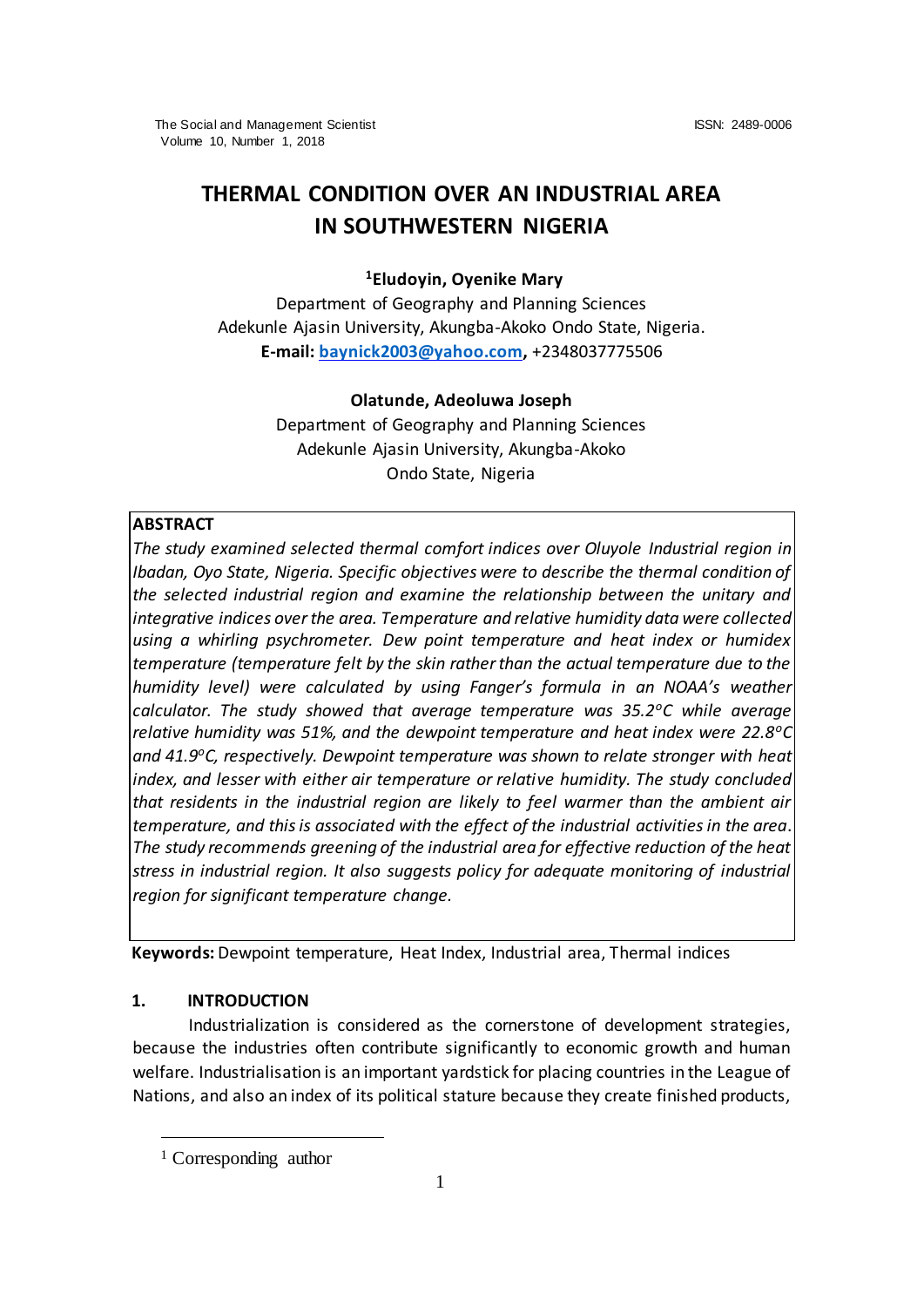provides employment which reduces poverty, and generate income for the government through taxes (Chenery et al, 1986; Seuring, 2004). Location of industries has also been associated with increased amount of gaseous pollutants, as well as generation of refuse and wastewaters, which are often discharged into the adjacent environment where they cause pollution (Mani and Wheeler, 1998; RaashouNielsen et al, 2013). Industrial areas are also associated with urbanisation, population congestion and health related problems. Industrial centres are also characterised by altered local or micro climate because they create temperature that is higher than the surroundings, and thereby giving rise to the creation of an urban heat island (UHI).

The UHI is an area with higher surface and near‐surface air temperature than its surrounding areas (Voogt, 2002; Rizwan et al, 2008). The UHI can be generated with elevated heat that is associated with energy from industries and automobiles. The UHI effect exists due to the greater heat retention of buildings and man-made surfaces such as concrete and asphalt, ubiquitous in cities, compared to the lesser heat retention and cooling properties of vegetation, which is more abundant in the countryside (Adebayo, 1990; Adebayo, 1991; Kim and Baik, 2005; Alcamo et al., 2007; Lee et al, 2017).

Whereas the many studies have investigated the contributions of industrialisation and urbanisation at the macro and meso-scales (including national, regional and city based studies), whose results are more generalised, only few have targeted a specific layout in a city within the micro-scale window, and this is the focus of this study. Main objective is to examine the diurnal variations in surface air temperature, relative humidity dew point temperature over Oluyole industrial estate. The estate in Ibadan is a typical industrial layout in the southwest Nigeria, consisting of cottage to medium scale food and beverage industries, including the Yale Foods Nigerian Limited, Caps Feed Nigerian Limited, and 7up Bottling Company, among others.

The present study is aimed at examining thermal characteristics of a typical industrial area in the southwest Nigeria with a view to determining the relationship between selected unitary and integrative indices in the region. Specific objectives are to describe the thermal condition of the selected industrial region and examine the relationship between the unitary and integrative indices over the area.

## **2. STUDY AREA**

The selected industrial estate is situated in Ibadan, the largest city in the subSaharan Africa, and the capital of Oyo State (7.4° N, 3.9°E) (Figure 1).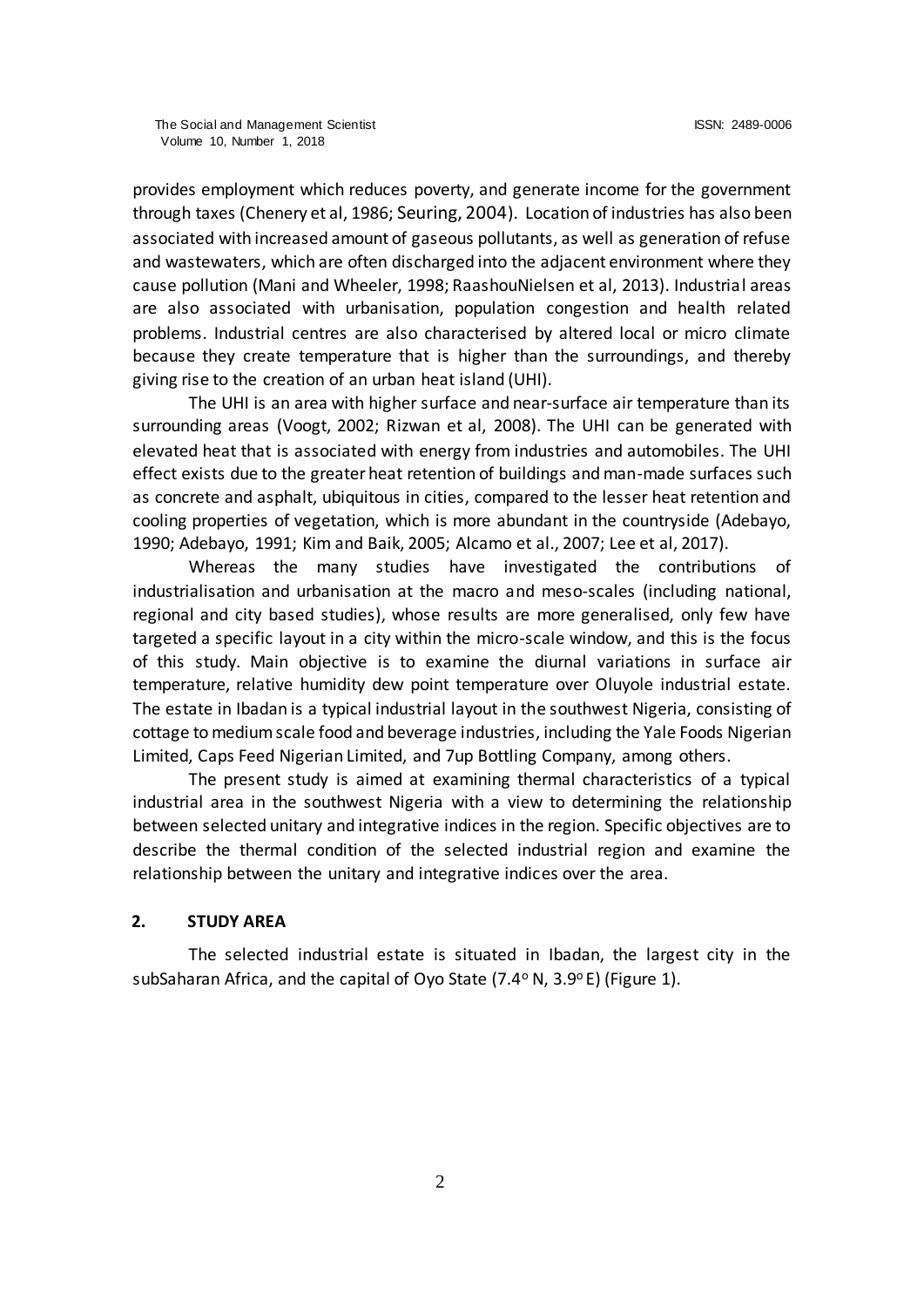

Figure 1. Map showing Oluyole Industrial Estate (a) in Ibadan (b), southwest Nigeria (c) and locations where measurements were taken for this study.

The study area's total area is  $3,080$  km<sup>2</sup> (Abatan et al, 2018). The population according to 2006 census was 1.3 million, and is projected to be about 2 million as at 2015, at an annual projection rate of 3.2%. The industrial estate is situated within Ibadan South West Local Government Area, and it is about 133,500 sq. km. The industrial estate has a good road network, many educational institutes, religion centres, commercial and service – rendering centres (including filling stations, supermarket, and event centres). Ibadan accounted for about 6% of the nation's industrial activity in the 1970s, and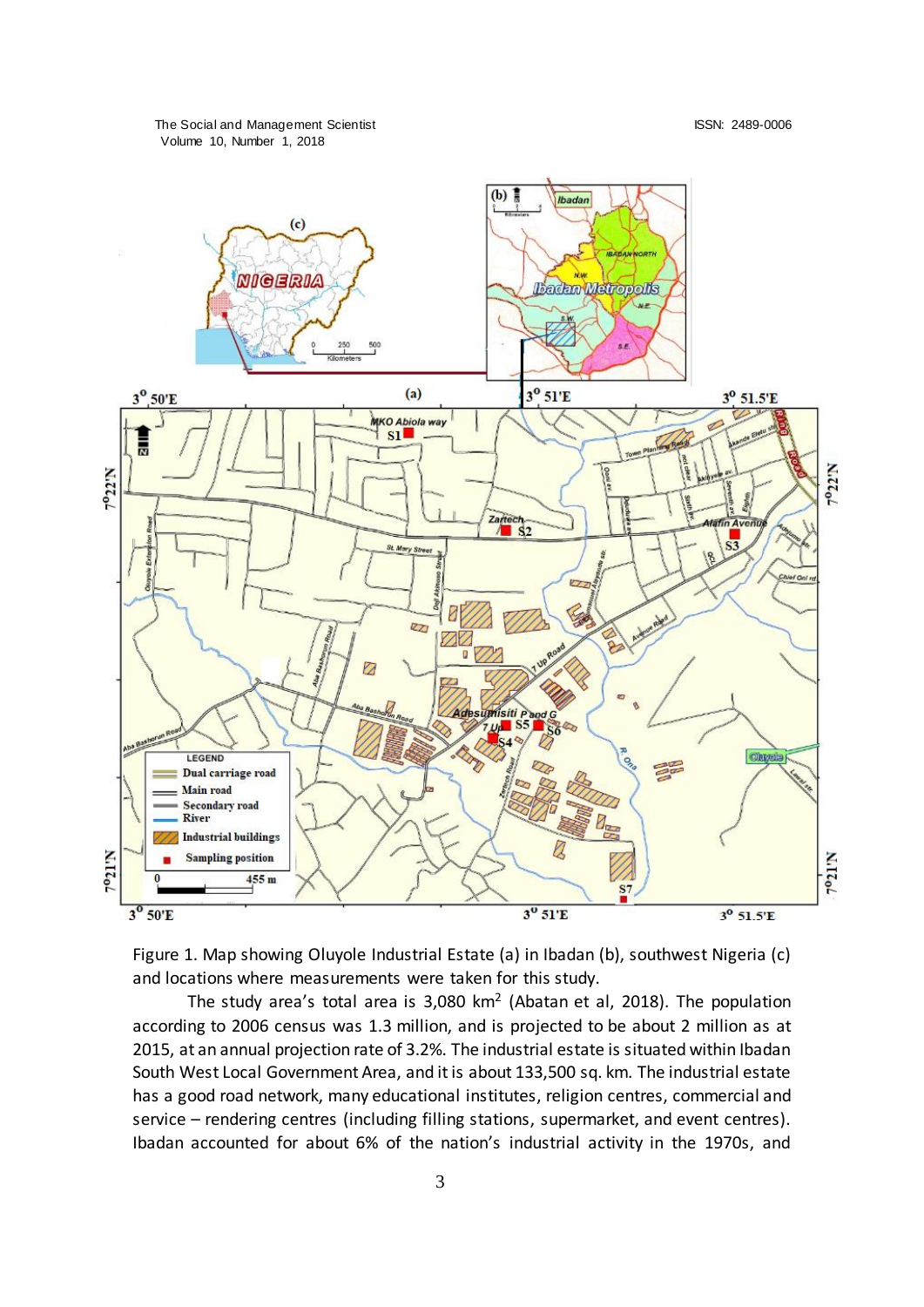industrial growths have since then become an important factor of rapid urbanisation in the recent years (Filani et al, 1994; Ajayi, 2007).

 The climate of Ibadan is influenced by the tropical maritime air mass (mT), Tropical continental air mass (cT), and equatorial easterlies (Abatan et al, 2018). The mT originated from the southern high-pressure belt located off the Namibian coast and passes over the Atlantic Ocean and thus its moist, while the cT originates from the highpressure belt of the north of the tropic of cancer, and it is dry (Iloeje, 2001; Eludoyin et al, 2014;). The two air masses meet intertropical discontinuity (ITD). The equatorial easterlies are rather erratic cool air mass which comes from the east and flow in the upper atmosphere of the intertropical discontinuity. The air masses drive down occasionally to actively undercut the mT and cT air mass and give rise to line squall or dust devils (Iloeje, 1972). Raining season in Ibadan runs from March through October, while November to February forms the city's dry season, this time Ibadan experiences the typical West African harmattan that originates from the Sahara, the city is under the influence of moist maritime south- west monsoon wind which blows inland from the Atlantic Ocean (Adebayo, 1991). The mean total annual rainfall for Ibadan is 1420.06 mm, falling in approximately 109 days.

#### **3. METHODS**

Air temperature and relative humidity readings were obtained at seven systematically selected locations (S1- S3 and S7, being outside the core industrial area, and S4-S6 are in the core industrial region) around the Oluyole Industrial Estate in Ibadan, Oyo State, Nigeria, within the study area using a sling whirling psychrometer. The readings were taken in the morning (0600 – 0900 Nigerian local standard time (NLST)), afternoon (1100 – 1400 NLST) and evening (1600 – 1800 NLST). To take readings, the instrument was whirled for a minimum of five minutes and watched at intervals until at least two consecutive readings were equal. The difference between the dry bulb (air temperature) and the wet bulb readings was checked under appropriate columns in the hygrometric tables to determine the equivalent relative humidity. Readings were made bearing in mind all the precautionary measures in the instrument manual to minimize possible errors. Data obtained from the readings were subjected to statistical analysis by calculating the mean for both temperature and relative humidity. Dew point temperature and heat index or humidex temperature (temperature felt by the skin rather than the actual temperature due to the humidity level) were calculated by using Fanger's formula in an NOAA's weather calculator (www.wpc.ncep.noaa.gov). Analysis of temperature and relative humidity data observations were performed using geostatistical procedures.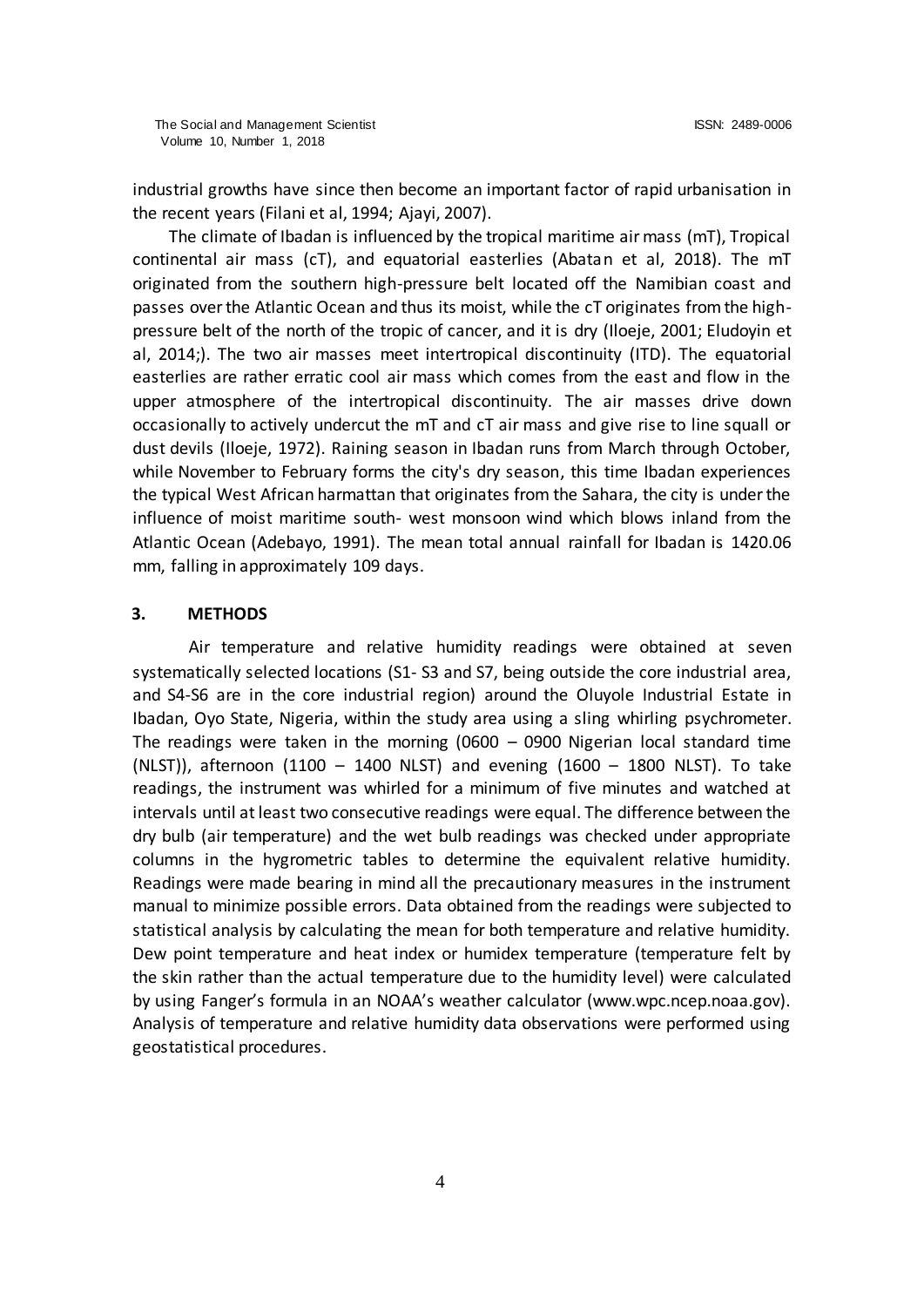## **4. RESULTS AND DISCUSSION**

## **4.1. General pattern of heat variables in the area**

The descriptive statistics of the investigated variables (air temperature, humidity, dewpoint temperature and heat index are presented in Table 1. Average temperature was 35.2°C and relative humidity was 51%. Dewpoint temperature and heat index were 22.8 $\degree$ C and 41.9 $\degree$ C, respectively, suggesting that greater heat was felt (on the skin) than the air temperature due to the low humidity. The variables exhibited low variability (coefficient of variation =  $6 - 27.6$ %), which indicates diurnal variation. The median values were 34.5°C, 45.4%, 23.5°C and 42°C for air temperature, relative humidity, dewpoint temperature and heat index, respectively. Relative humidity exhibited more percentage variation (27.6%) than air temperature and dewpoint temperature.

|  |                                 |  | Table 1. Description of the air temperature, relative humidity and dewpoint |  |  |
|--|---------------------------------|--|-----------------------------------------------------------------------------|--|--|
|  | temperature over the study area |  |                                                                             |  |  |

| <b>Sampling</b><br><b>locations</b> | Air temperature<br>(°C) | <b>Relative</b><br>Humidity (%) | Dewpoint<br>temperature (°C) | <b>Heat index</b><br>(C) |
|-------------------------------------|-------------------------|---------------------------------|------------------------------|--------------------------|
| S <sub>1</sub>                      | $36.4(29.2 - 38.3)$     | $54(41-65)$                     | $18.2(15.0 - 28.2)$          | $44(41 - 47)$            |
| S <sub>2</sub>                      | $37.5(27.1 - 39.2)$     | $53(38 - 71)$                   | $20.1(17.9 - 28.5)$          | $45.3(39-52)$            |
| S <sub>3</sub>                      | $35.4(22.0 - 38.7)$     | $44(28-52)$                     | $24.2(18.1 - 28.4)$          | $37.7(32 - 43)$          |
| S4                                  | $37.3(29.0 - 40.0)$     | $52(48 - 71)$                   | $27.7(25.5 - 28.2)$          | $42.3(36-49)$            |
| S <sub>5</sub>                      | $36.3(30.1 - 40.0)$     | $46(34-63)$                     | $25.5(23.1 - 28.5)$          | $37.7(36-40)$            |
| S <sub>6</sub>                      | $37.4(36.1 - 37.5)$     | 49 $(38 - 56)$                  | $27.2$ (24.0 – 28.5)         | $44.3(37-49)$            |
| S7                                  | $34.4(28.3 - 36.3)$     | $50(42-66)$                     | $22.8(16.3 - 26.8)$          | $42(38-45)$              |
| Overall                             | $35.2 \pm 2.2$          | $51.0 \pm 14.1$                 | $22.8 + 4.1$                 | $41.9 \pm 5.2$           |
| Mean ±SD                            | $(32.4 - 40.0)$         | $(31 - 71)$                     | $(15.0 - 28.5)$              | $(32 - 52)$              |
| (Min-Max)                           |                         |                                 |                              |                          |
| Coefficient of<br>variation (%)     | 6.3                     | 27.6                            | 17.9                         | 12.4                     |

The low values of coefficient of variation in heat temperature are in line with existing reports of small range in temperature in the tropics (Nieuwolt, 1977; Ogbonna and Harris, 2008). Heat index indicated that human skins in the region experienced more heat (were warmer) than the average ambient air temperature in the area. The spatio-temporal distribution of the selected indices also indicate variations in the locations of heat islands (locations with values of temperature that are greater than that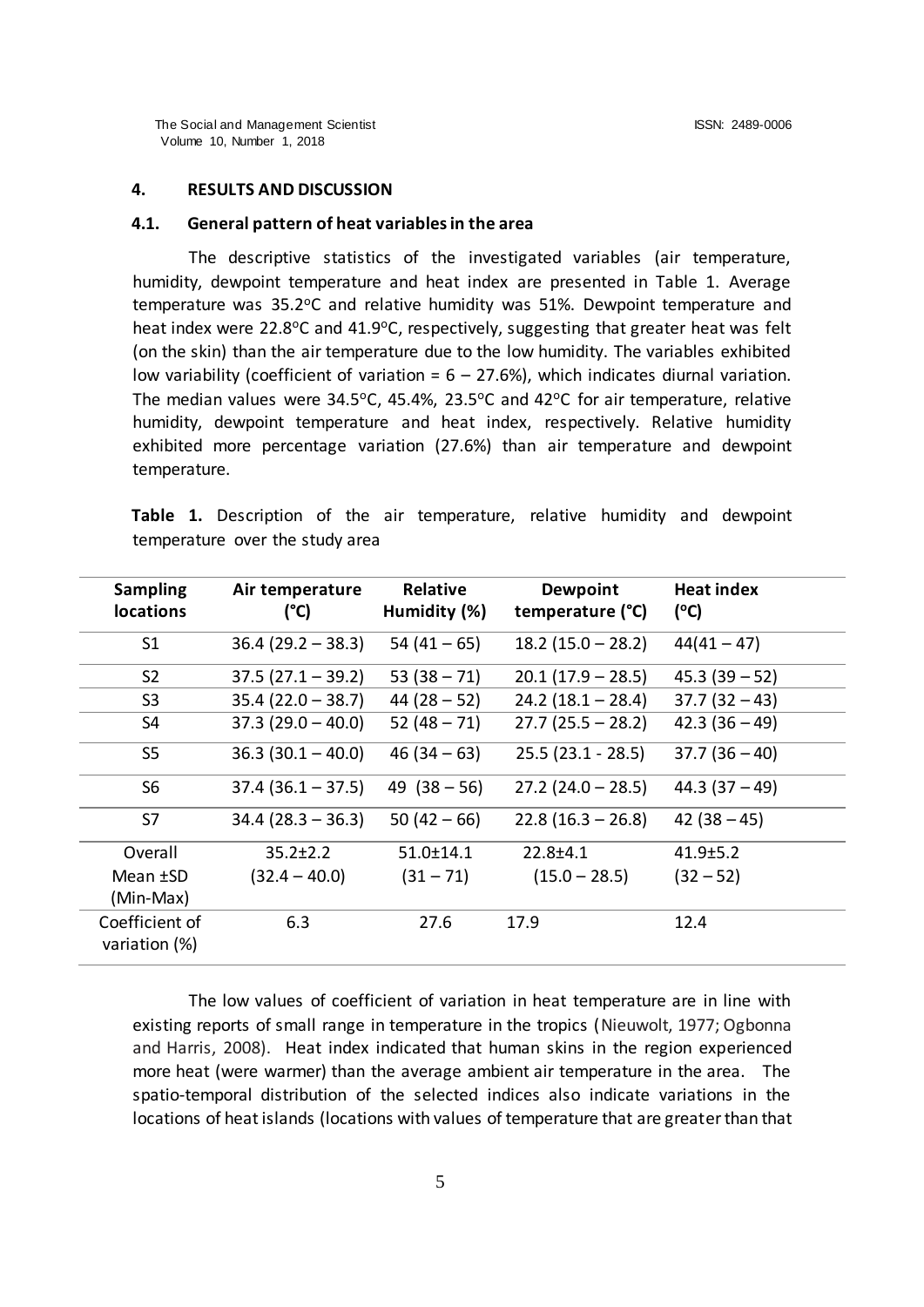The Social and Management Scientist ISSN: 2489-0006 Volume 10, Number 1, 2018



of the surroundings). Figure 3a and b are samples of the spatial distribution for temperature and dew point temperature, respectively.

**Figure 3a.** Spatial variations in air temperature at morning time (06 – 10 NLST) over Oluyole Estate in Ibadan, Oyo State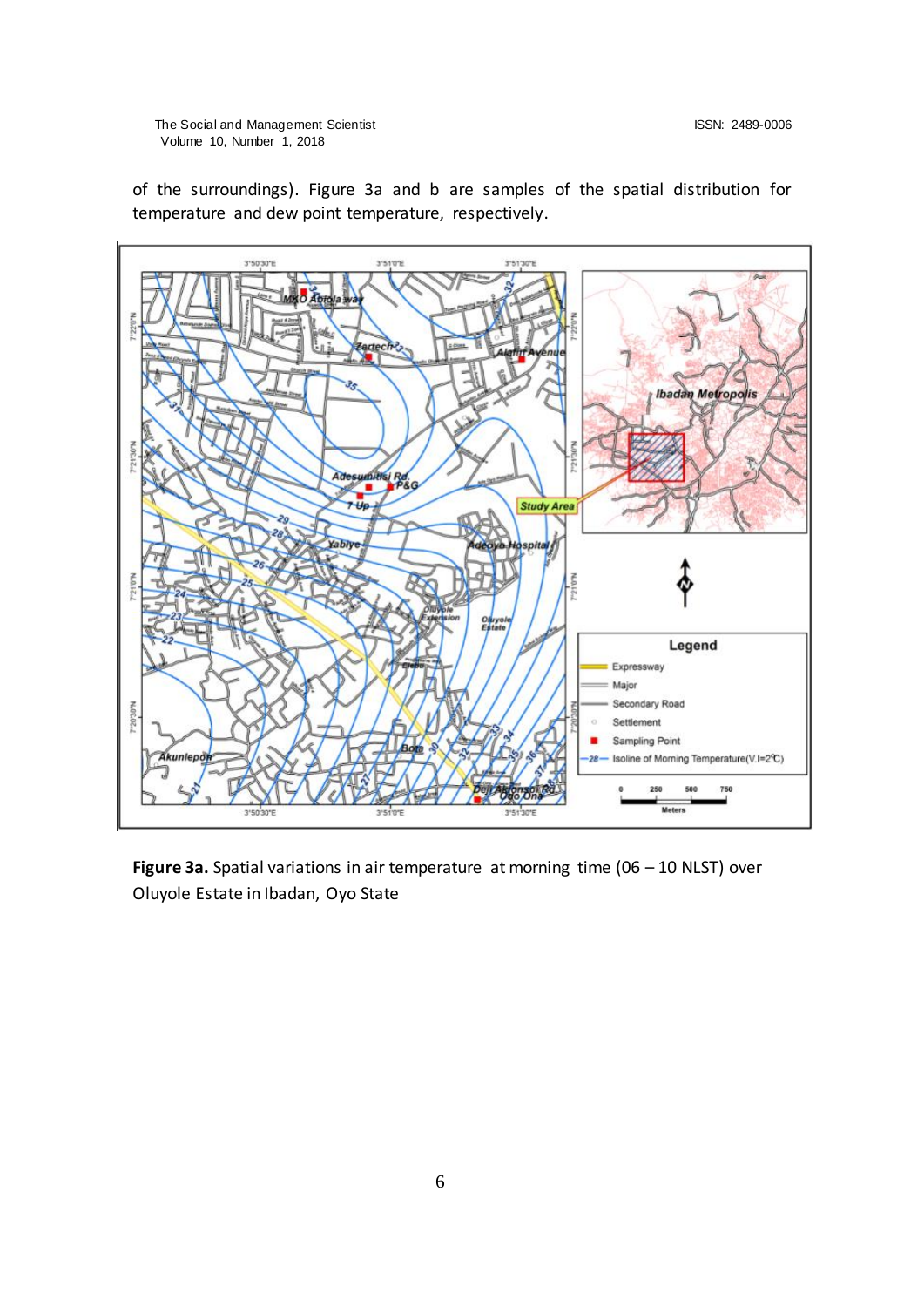

**Figure 3b.** Spatial variations in dewpoint temperature at morning time (06 – 10 NLST) over Oluyole Estate in Ibadan, Oyo State

# **4.2. Spatial and temporal variations**

Evaluation of the spatial distribution of the selected indices showed warmer skin condition in the morning and afternoon than in the evening (Figure 4). In general, the minimum heat index values correspond to minimum air temperature, air temperature, dew point temperature in four separate linear regression models as follows: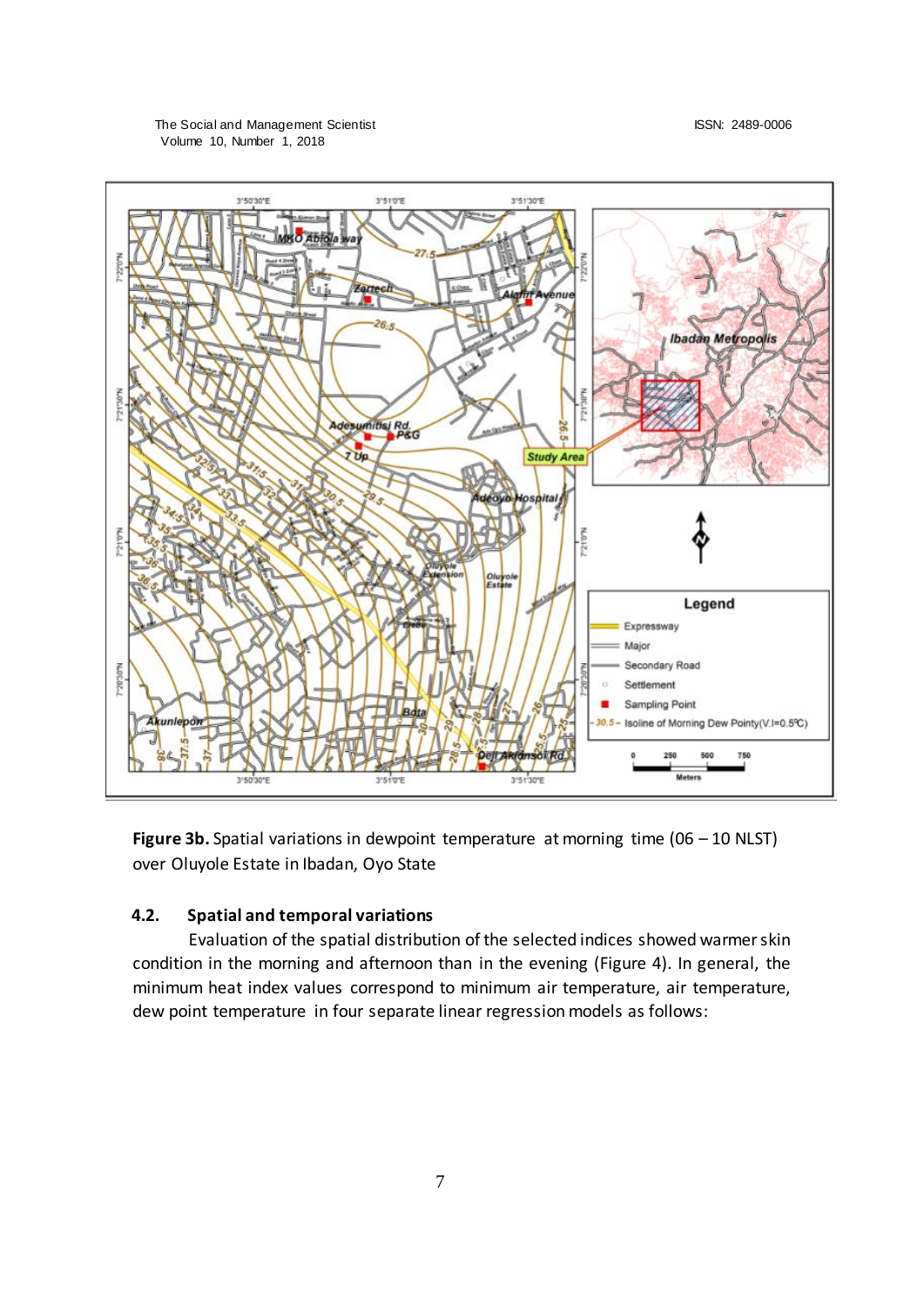The Social and Management Scientist ISSN: 2489-0006 Volume 10, Number 1, 2018



**Figure 4.** Variations in heat index values at the different stations around Oluyole Industrial Estate, Ibadan, Nigeria.

| $HI = 17.86 + 1.05$ (Dp)                         | (i)   |
|--------------------------------------------------|-------|
| $HI = -24.83 + 1.06 (Dp) + 1.21 (aT)$            | (ii)  |
| $HI = -60.86 - 0.1$ (Dp) + 2.42 (aT) + 0.39 (rH) | (iii) |
| $HI = -57.85 + 2.31(aT) + 0.36(rH)$              | (iv)  |

Equations  $i - iv$  were all significant at  $p < 0.05$ . *aT, rH, Dp and HI = air temperature (<sup>o</sup>C), relative humidity (%), dew point temperature ( <sup>o</sup>C) and heat index (<sup>o</sup>C), respectively.* 

The results also showed stronger relationship between *Dp* and *HI* than among the other parameters  $(v - viii)$ .

 $aT = 25.98 + 0.22$  (*HI*) ( $p = 0.02$ ) ( $R^2 = 0.26$ ) (v)  $rH = -3.27 + 1.30$  (*HI*) ( $p = 0.01$ ) ( $R^2 = 0.23$ ) (vi)  $Dp = -4.61 + 0.66$  (*HI*) ( $p = 0.003$ )( $R^2 = 0.69$ ) (vii)

*aT, rH, Dp and HI = air temperature (<sup>o</sup>C), relative humidity (%), dew point temperature ( <sup>o</sup>C) and heat index (<sup>o</sup>C), respectively.* 

The low strengths of relationship with *aT* and *rH* with *HI* are not surprising since though *aT* and *rH* are known to exhibit converse relationship, both relate with dew temperature and heat index in a similar pattern (Figure 5). Figure 5 also shows that the relationship between air temperature, dewpoint temperature and heat index do not produce same result with the relationship between relative humidity and dewpoint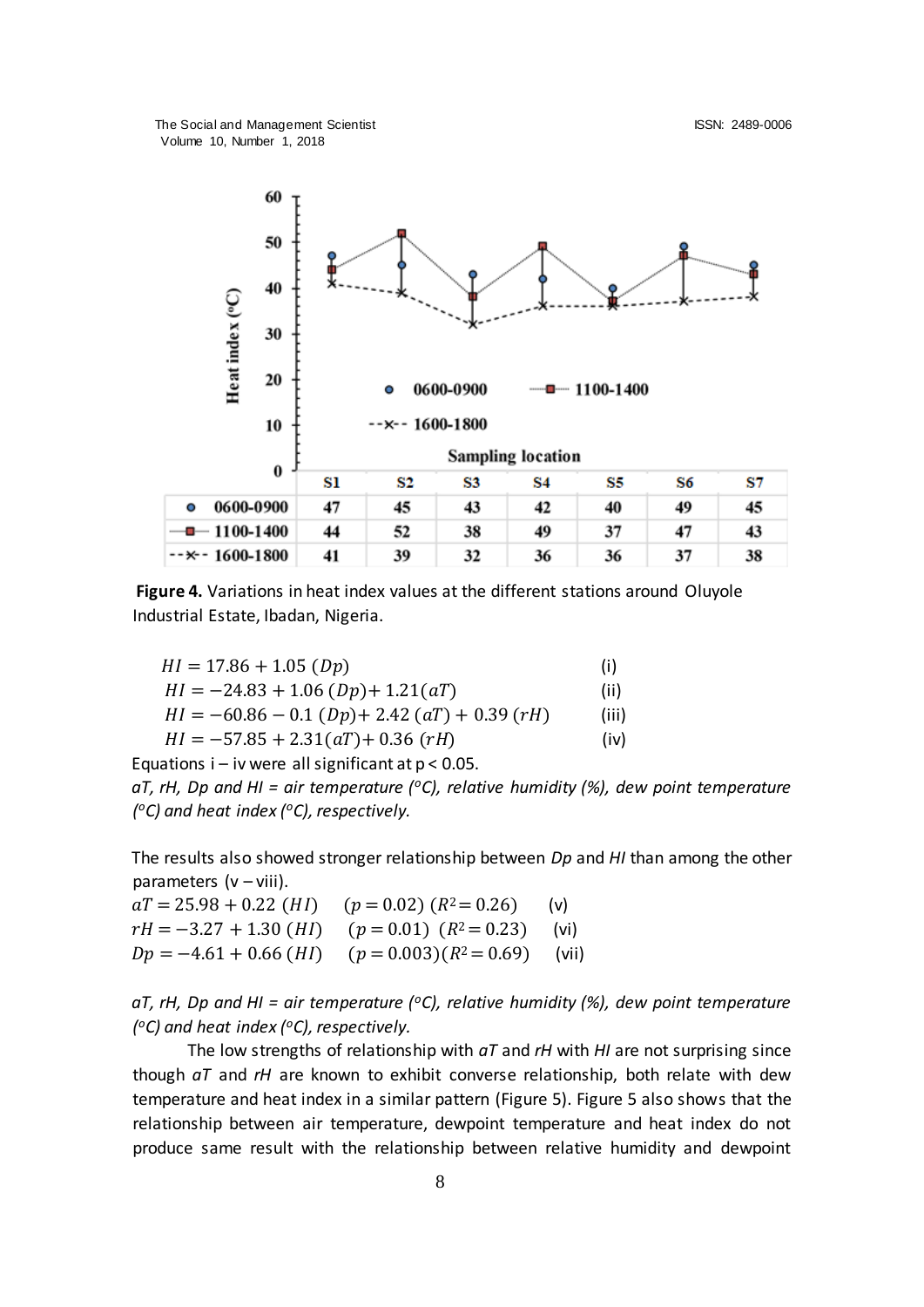temperature and heat index, however. The results further indicate that rather than either the air temperature or relative humidity, dewpoint temperature is a better indicator of heat index.



**Figure 5**. Relationships among selected heat indices

This result collaborates the perception that integrative indices rather than the unitary heat elements such as air temperature, relative humidity or radiant alone, are better measures of thermal climate of a region (Matzarakis, 2001; Gomez et al., 2004; Eludoyin and Adelekan, 2013)

### **5. SUMMARY AND CONCLUSION**

The study examined selected thermal comfort indices over Oluyole Industrial region in Ibadan, Oyo State, Nigeria. The study of urban climate has generated significant interest since the observations of UHI in many urban areas. Studies on UHI also showed that industrial regions are equally prone to increase in temperature, apart from the vulnerability of the residents to air and noise pollution. In many industrial areas in Nigeria, there is little or no concern for temperature increase which studies have linked to thermal discomfort, heat wave and associated sickness including heat rash, stroke and even sudden death due to hydration. Although there has not been records of major heat-related death in the study area, it is difficult to conclude as not all severe sickness or even deaths are investigated in the country. Nonetheless, given the evidence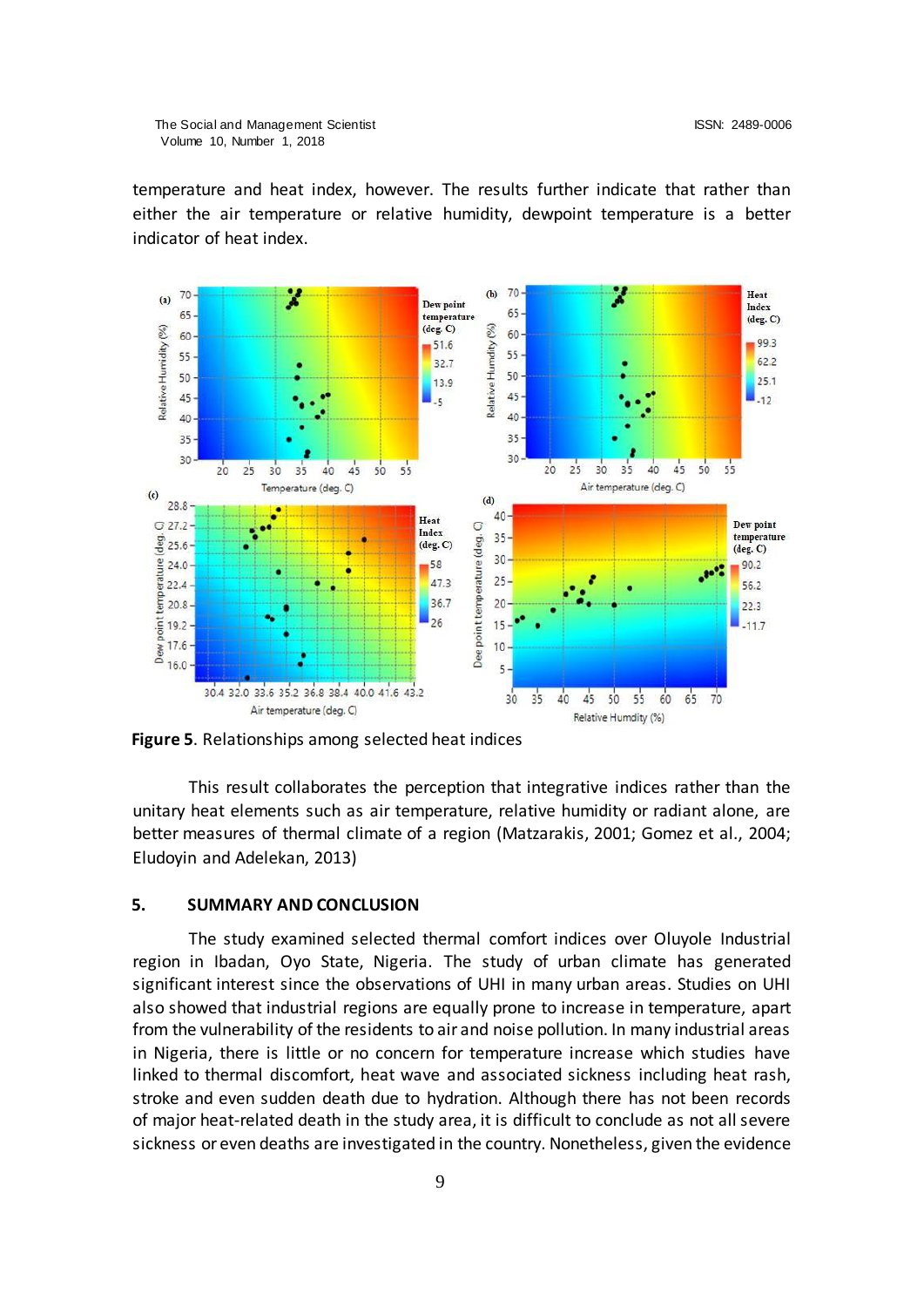of warmer condition in the industrial region, it is recommended that urban greening policy – involving planting of trees, including ornamental plants for both beautification and assimilation of the carbon emission from the industries, should be encouraged. Efficient monitoring of the ecosystems of industrial centres in the country should also be focused for periodic evaluation of the impact of the industrial activities. In all, the study concluded that residents in the industrial region are likely to feel warmer than the ambient air temperature, and this is associated with the effect of the industrial activities in the area as explained by the heat island concept.

#### **References**

- Abatan, A. A., Osayomi, T., Akande, S. O., Abiodun, B. J., and Gutowski, W. J. (2018). Trends in mean and extreme temperatures over Ibadan, Southwest Nigeria. *Theoretical and Applied Climatology*, 131(3-4), 1261-1272.
- Adebayo, Y.R. (1990) Aspects of the variation in some characteristics of radiation budget within the urban canopy of Ibadan. *Atmospheric Environment 24B* (1), 9–17.
- Adebayo, Y.R. (1991). Heat island'' in a humid tropical city and its relationship with potential evaporation. *Theoretical and Applied Climatology 43* (3).
- Ajayi, D. D. (2007). Recent trends and patterns in Nigeria's industrial development. *Africa Development*, 32(2) 11p.
- Alcamo J, Moreno J.M, Nov´aky B, Bindi M, Corobov R, Devoy R.J.N, Giannakopoulos C., Martin E, Olesen J.E, Shvidenko A. (2007) Europe, climate change 2007: impacts, adaptation and vulnerability. In Parry ML, Canziani OF, Palutikof JP, der Linden PJ(Ed). *Contribution of Working Group II to the Fourth Assessment Report of the Intergovernmental Panel on Climate Change*, IPCC, Geneva
- Chenery, H. B., Robinson, S., and Syrquin, M. (1986). Industrialization and growth (p. 45). Washington: world Bank. USA
- Eludoyin O.M and Adelekan I.O. (2013). The physiological climate of Nigeria. *Int. J. Biometeorol.* **57**: 241– 264
- Filani, M. O., Akintola, F., and Ikporukpo, C. O. (Eds.). (1994).Ibadan region, Connel Publications. USA

Gomez F, Gil L and Jabaloyes J. (2004). Experimental investigation on the thermal comfort in the city: relationship with the green areas, interaction with the urban microclimate. *Build. Environ.* **39**: 1077–1086

Ileoje N.P. (2001). A New Geography of Nigeria, New Revised Edition. Longman Publishers: Ibadan, Nigeria

- Kim, Y. H., and Baik, J. J. (2005). Spatial and tempora l structure of the urban heat island in Seoul. *Journal of Applied Meteorology*, 44(5), 591-605.
- Lee, Y. Y., Din, M. F. M., Ponraj, M., Noor, Z. Z., Iwao, K., and Chelliapan, S. (2017). Overview of urban heat island (UHI) phenomenon towards human thermal comfort. *Environmental Engineering & Management Journal* (EEMJ), 16(9).
- Mani, M., and Wheeler, D. (1998). In search of pollution havens? Dirty industry in the world economy, 1960 to 1995. *The Journal of Environment & Development*, 7(3), 215-247.
- Matzarakis A. (2001). Assessing climate for tourism purposes: existing methods and tools for the thermal complex. In *Report of a Workshop Held at Porto Carras*, Matzarakis A, de Freitas CR (eds). Neos Marmaras: Halkidiki, Greece, 105–115.
- Nieuwolt S. (1977). Tropical Climatology: An Introduction to the Climates of the Low Latitudes. Wiley: London, UK.
- Ogbonna A and Harris D. (2008). Thermal comfort in sub–Saharan Africa: field study report in Jos, Nigeria. *Appl. Energ.* **85**: 1–11.
- Raaschou-Nielsen, O., Andersen, Z.J., Beelen, R., Samoli, E., Stafoggia, M., Weinmayr, G., Hoffmann, B., Fischer, P., Nieuwenhuijsen, M.J., Brunekreef, B. and Xun, W.W. (2013). Air pollution and lung cancer incidence in 17 European cohorts: prospective analyses from the European Study of Cohorts for Air Pollution Effects (ESCAPE). *The lancet oncology*, 14(9), pp.813-822.
- Rizwan, A. M., Dennis, L. Y., and Chunho, L. I. U. (2008). A review on the generation, determination and mitigation of Urban Heat Island. *Journal of Environmental Sciences*, 20(1), 120-128.